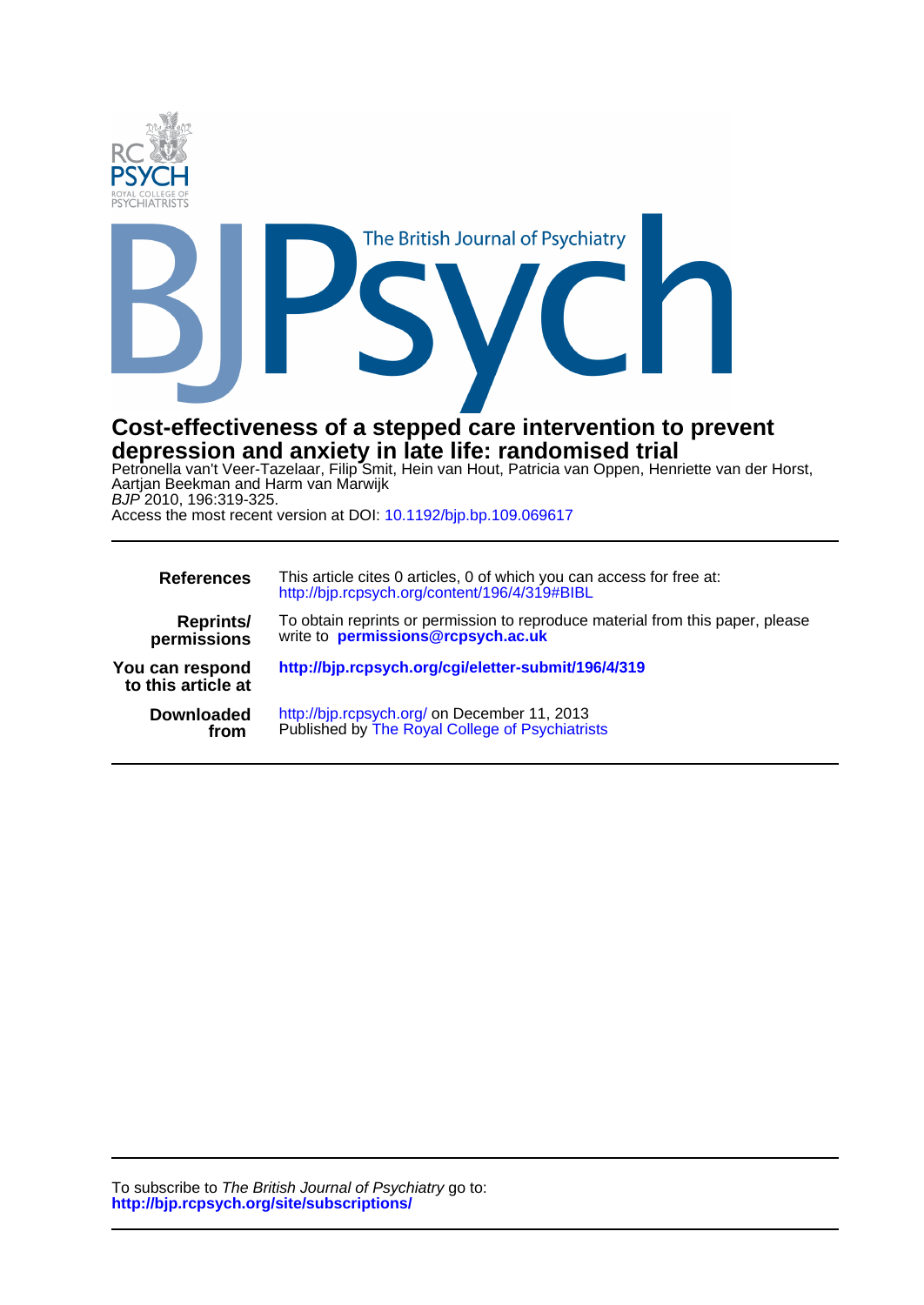# Cost-effectiveness of a stepped care intervention to prevent depression and anxiety in late life: randomised trial

Petronella van't Veer-Tazelaar, Filip Smit, Hein van Hout, Patricia van Oppen, Henriette van der Horst, Aartjan Beekman and Harm van Marwijk

#### **Background**

There is an urgent need for the development of costeffective preventive strategies to reduce the onset of mental disorders.

#### Aims

To establish the cost-effectiveness of a stepped care preventive intervention for depression and anxiety disorders in older people at high risk of these conditions, compared with routine primary care.

#### Method

An economic evaluation was conducted alongside a pragmatic randomised controlled trial (ISRCTN26474556). Consenting individuals presenting with subthreshold levels of depressive or anxiety symptoms were randomly assigned to a preventive stepped care programme  $(n = 86)$  or to routine primary care  $(n = 84)$ .

#### Results

The intervention was successful in halving the incidence rate of depression and anxiety at  $E$ 563 (£412) per recipient and €4367 (£3196) per disorder-free year gained, compared with routine primary care. The latter would represent good value for money if the willingness to pay for a disorder-free year is at least e5000.

#### Conclusions

The prevention programme generated depression- and anxiety-free survival years in the older population at affordable cost.

# Declaration of interest

None.

Preventing depression and anxiety in later life is important from both a public health and an economic point of view. $1-3$  The type of trial described in this paper (comparing stepped care with usual care) differs from conventional stepped care projects (which aim at cost reduction), since the stepped care model is expected to be more expensive even though it is designed to deliver the 'extra' services as efficiently as possible. In an earlier study it was demonstrated that the intervention was successful in reducing the incidence of anxiety and depression by  $50\%$ .<sup>4</sup> However, the substantial involvement of nursing staff makes the cost-effectiveness of such an intervention debatable.

# Method

#### Participants and procedures

The cost-effectiveness analysis was conducted alongside a randomised prevention trial in The Netherlands, comparing clinical outcomes and resource use between two groups of elderly participants with subthreshold depression or anxiety. The trial was registered with the International Standard Randomised Controlled Trials Registry (ISRCTN26474556). The intervention group followed a stepped care programme to prevent the onset of full-blown depressive or anxiety disorders (indicated prevention).<sup>5</sup> The control group received routine primary care. The trial has been described in detail elsewhere.<sup>4</sup> In brief, consenting participants were randomised with equal probability to the intervention or to routine primary care in blocks of four by an independent statistician. To be included in the trial, participants had to be at least 75 years old, with a score of 16 or higher on the Center for Epidemiologic Studies Depression (CES–D) scale, but did not meet DSM–IV diagnostic criteria for depressive disorders (major depressive disorder or dysthymic disorder) or

anxiety disorders (panic disorder, agoraphobia, social phobia or generalised anxiety disorder), as measured with the Mini International Neuropsychiatric Interview (MINI). A total of 325 people initially agreed to participate, of whom 170 (52%) met the inclusion criteria. Of the remainder, 80 (52%) did not meet the inclusion criteria and 50 (32%) withdrew their consent prior to randomisation (Fig. 1).

#### Intervention

The intervention was designed according to the principles of stepped care and outcome management, thus offering the possibility of a flexible step up to more intensive care if necessary. The intervention was structured in cycles of 3 months, and consisted of four steps: watchful waiting, bibliotherapy, problem-solving treatment and antidepressant medication. Monitoring depression symptom severity with the CES–D every 3 months made it possible to evaluate the outcome of each step. Based on the CES–D scores, decisions were made to return to watchful waiting or to step up to more intensive care. A CES–D score of 16 or higher indicated that the next step should be implemented, and this was then discussed with the participant.

#### Main clinical outcome

Trained interviewers, masked to the randomisation status of the participants, assessed the MINI/DSM–IV diagnostic status of depressive and anxiety disorders at baseline and at the 6-month and 12-month follow-up assessments. Participants who did not meet the diagnostic criteria for any of the selected disorders at either follow-up point were assumed to have had a disorder-free year, which was the main outcome of the study.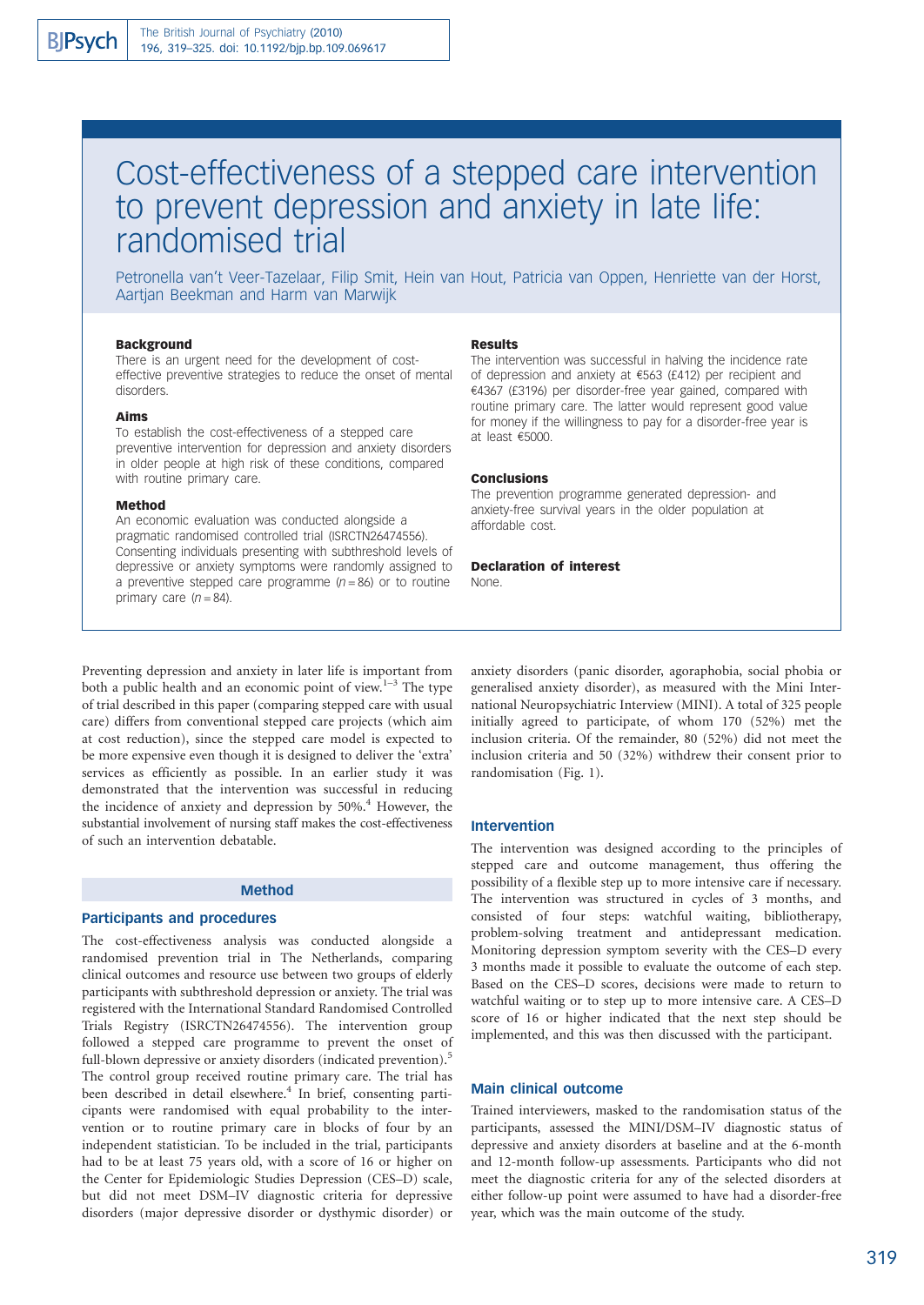

#### Resource use and costing

The study was designed from a societal perspective, and therefore the costs of healthcare uptake and patient out-of-pocket expenses were included. Production losses in paid work were non-existent owing to the age of the study population. Data on resource use related to healthcare uptake were collected with the Trimbos and Institute of Medical Technology Assessment Questionnaire for Costs Associated with Psychiatric Illness (TIC–P), which is the most commonly used healthcare uptake assessment interview in The Netherlands.<sup>6</sup> To calculate the costs, units of resource use were multiplied by their appropriate full economic cost according to the Dutch guidelines for health economic evaluations.<sup>7</sup> These costs were originally calculated for the reference year 2003, but were indexed for the year 2007 based on the Statistics Netherlands

320

consumer price index (Table 1). To these we added the costs of medication (antidepressants, anxiolytics and hypnotics), calculated as the price per standard daily dose (obtained from The Netherlands Pharmacotherapeutic Compass; www.fk.cvz.nl), plus 6% value added tax (not deductible for patients), multiplied by the number of prescription days, plus the pharmacy dispensing costs of  $6.45$  per prescription. Finally, direct non-medical costs were computed as the expenses incurred by the participants travelling to receive professional help, and their loss of leisure time, at  $\epsilon$ 8.78 per hour.<sup>7</sup> The time that informal caregivers (friends, neighbours, family) might have spent running errands for the participants was also valued at  $\epsilon$ 8.78 per hour.

The costs in euros ( $\epsilon$ ) can be converted to pounds sterling ( $\epsilon$ ) using the purchasing power parities reported by the Organisation for Economic Cooperation and Development, which convert currencies taking into account the differential buying power across countries. For the reference year 2007,  $\epsilon$ 1 in The Netherlands was equal to a little over £0.73.

#### Per patient intervention costs

The per patient intervention costs were calculated for each of the treatment steps separately. The average cost of the first screening step was estimated to be  $\epsilon$ 26 (£19). This step consisted of watchful waiting, and involved sending the CES–D questionnaire by post ( $\epsilon$ 1), a telephone call made by a specialised nurse ( $\epsilon$ 16), 10 min of administration time ( $\epsilon$ 7) and the time needed by the participant to complete the questionnaire  $(\epsilon_2)$ .

The second step consisted of bibliotherapy, with the active involvement of district (enrolled) nurses. The average costs of this step were estimated to be  $\epsilon$ 259.25 (£189.77). The costs of this step were calculated as the costs of the time needed by the nurses for an average of four 15 min sessions ( $\epsilon$ 42.73), corresponding travel expenses of  $4 \times 30$  min ( $697.84$ ), plus administration time  $4 \times 10$  min ( $\epsilon$ 28.48). Added to these costs was that of screening, which was similar to the screening described in the first step  $(£26)$ . The participants incurred costs for a folder, a self-help book and worksheets ( $E$ 29.00). Their time costs were valued as leisure time for four 15 min sessions (totalling  $\epsilon$ 8.80), plus an average of 3 h spent reading the bibliotherapeutic material ( $\epsilon$ 26.40).

The third step involved problem-solving treatment provided by (registered) district community psychiatric nurses. The costs of this step were calculated to total  $638.24$  (£467.19). These costs consisted of the time needed by the nurses for an average of four 45 min sessions ( $\epsilon$ 285.52), plus administration time ( $4 \times 15$  min,  $e$ 95.16), completion of worksheets ( $e$ 2) and travelling time  $(4 \times 30 \text{ min}, \, \text{\textsterling}203.16)$ . To these were added the costs of the time needed by the participant for four 45 min sessions ( $\epsilon$ 26.40) and the cost of the screening ( $E$ 26).

The last step involved screening  $(€26)$  and referral to a general practitioner if necessary. The total cost of this step was calculated to be  $\epsilon$ 59.36 (£43.45). This was calculated as the cost of writing a letter of referral to the general practitioner, plus the direct medical costs of a 10 min visit to the general practitioner ( $\epsilon$ 21.36), plus the participant's out-of-pocket expenses for travel and the time needed to make this visit  $(\text{\textsterling}10)$ .

# Statistical analysis

All analyses were carried out on an intention-to-treat basis. Therefore, all participants were analysed in the group to which they were randomised, and missing data were imputed, using two different techniques for missing clinical end-points and missing cost data. Missing clinical end-points (MINI/DSM diagnostic status) were replaced by their most likely value, taking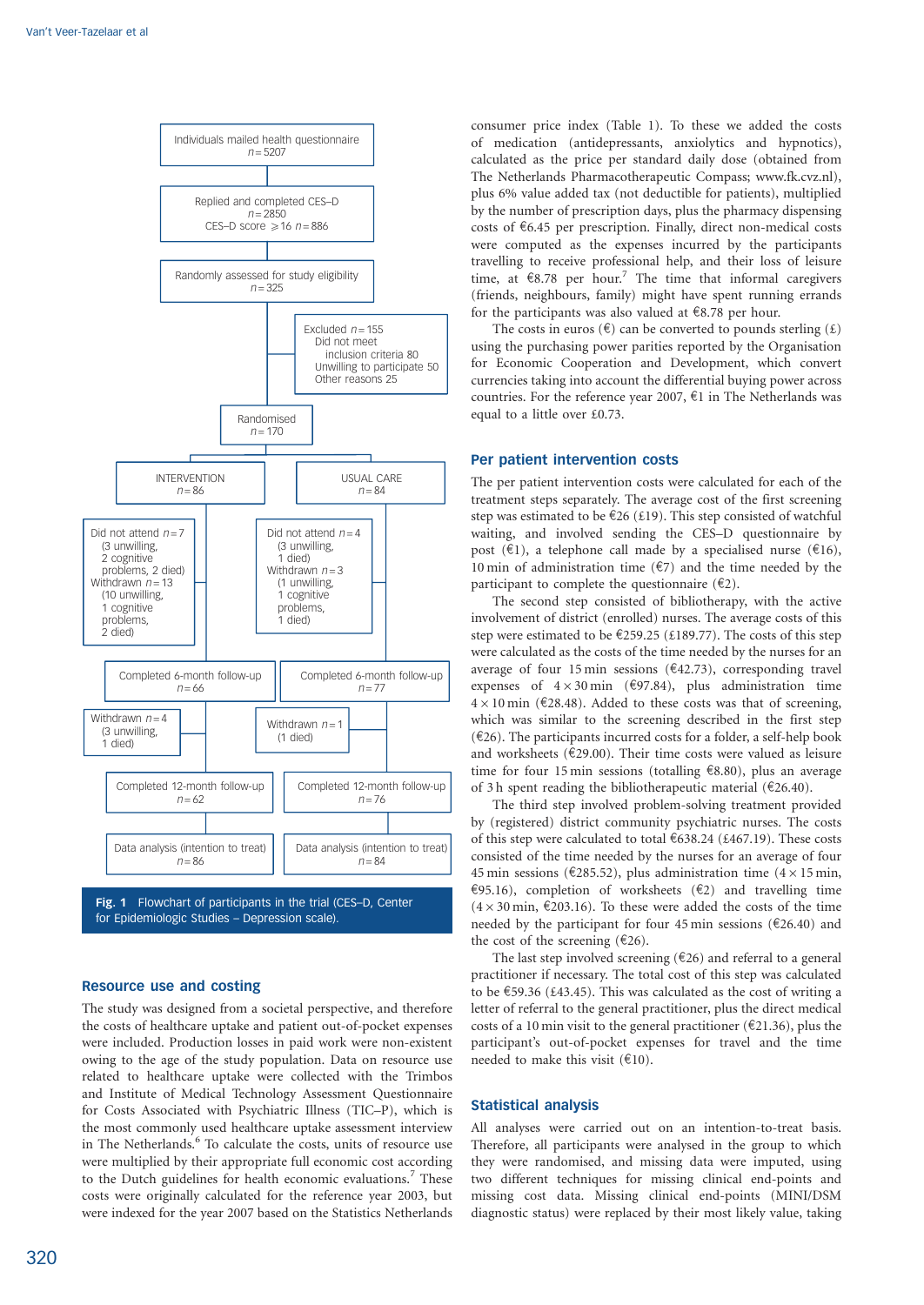| <b>Table 1</b> Direct medical and non-medical costs according to type of healthcare |                      |                               |                           |                               |  |  |
|-------------------------------------------------------------------------------------|----------------------|-------------------------------|---------------------------|-------------------------------|--|--|
|                                                                                     | Direct medical costs |                               | Direct non-medical costs  |                               |  |  |
| Health service type                                                                 | <b>Unit</b>          | Unit cost, <sup>a</sup> $\in$ | Zones, hours <sup>b</sup> | Unit cost, <sup>c</sup> $\in$ |  |  |
| General practitioner <sup>d</sup>                                                   | Contact              | 21.36                         | 1 zone, 1h                | 10.00                         |  |  |
| Medical specialist, out-patient department                                          | Consultation         | 59.23                         | 4 zones, 3h               | 36.40                         |  |  |
| Social worker                                                                       | Contact              | 47.59                         | 2 zones, 3h               | 29.40                         |  |  |
| Physiotherapist                                                                     | Contact              | 24.06                         | 2 zones, 2h               | 20.60                         |  |  |
| Community psychiatric nurse                                                         | Contact              | 47.59                         | 4 zones, 3h               | 36.40                         |  |  |
| Private practice psychotherapist                                                    | Session              | 80.38                         | 2 zones, 2h               | 20.60                         |  |  |
| Regional mental health service                                                      | Contact              | 131.14                        | 4 zones, 3h               | 36.40                         |  |  |
| Alternative treatment                                                               | Contact              | 40.79                         | 2 zones, 1h               | 11.80                         |  |  |
| Meals on wheels                                                                     | Meal                 | 4.00                          | <b>NA</b>                 | 0.00                          |  |  |
| Social activities <sup>e</sup>                                                      | Day                  | 11.88                         | <b>NA</b>                 | 0.00                          |  |  |
| Home care                                                                           | Hour                 | 22.95                         | <b>NA</b>                 | 0.00                          |  |  |
| Informal care (family, friends) <sup>f</sup>                                        | Hour                 | 8.78                          | <b>NA</b>                 | 0.00                          |  |  |

NA, not applicable.

a. Integral unit cost prices (indexed for 2007).<sup>7</sup><br>b. Based on average distances (in special tariff taxi zones) and travel + waiting + treatment times (in h) for receiving treatment (indexed for 2007).<sup>7</sup>

c. Cost of return journey across 2 taxi zones, reduced tariff €3.00; 4 taxi zones €10.00; hours costed at €8.80 per hour (indexed for 2007).<sup>7</sup><br>d. Average direct medical cost price per surgery contact is €21.36. However,

e. Minibus transport is included in the day care and social activities price.

f. Valued as domestic help (indexed for 2007).

into account the mechanism that generated the missing values. Predictors of outcome and 'missingness' were identified by logistic regression analysis. Predictors of outcome help us to obtain the most exact values of the outcome variable, and predictors of 'missingness' help us to correct for the bias that may be caused by differential loss to follow-up. The statistically significant predictors were used in a regression imputation (as implemented in Stata version 8.2) to obtain the required predicted values.<sup>4</sup>

Missing cost data were imputed according to the last observation carried forward method, because this provided the most conservative estimates for our data, thus strengthening the null hypothesis of equivalence of both the cost and the effectiveness of the intervention compared with routine primary care. This method was considered to be the most conservative approach for the calculation of costs in this study, since there was a visible trend from higher costs at baseline towards lower costs at the subsequent measurement points.

The imputed data were then analysed. First, it was determined how many participants had MINI/DSM–IV depression or anxiety in each of the groups at follow-up, to assess the risk of developing depression or anxiety. The probability of not developing depression or anxiety is equal to 1 risk, and this was interpreted as the likelihood of a depression/anxiety-free year. The incremental effectiveness was computed as the difference in the probability of a disorder-free period between the intervention group and the control group.

The mean total costs for each of the groups were calculated, both at baseline and at follow-up. The cumulative annual differences in costs were computed to obtain the increase (or decrease) in costs over time in each of the groups. The incremental costs could then be calculated as the difference in the costs of the intervention group minus the costs of the routine primary care group. Both the incremental costs and the incremental effects were used to calculate the incremental cost-effectiveness ratio (ICER), the incremental cost of gaining one disorder-free year. This was carried out according to the relevant guidelines for health economic evaluations. $8-10$ 

Non-parametric bootstraps were used to simulate 5000 ICERs, which were plotted on the cost-effectiveness plane (see Fig. 2). In this way the degree of uncertainty associated with the ICER is visualised.<sup>11</sup> To be more precise, each simulated ICER can be plotted in one of the four quadrants of the ICER plane. In the north-east quadrant the intervention produces superior health gains at additional costs, compared with routine primary care. In the north-west quadrant inferior health gains are produced at additional costs; clearly, for the intervention this is the worst possible outcome, and the intervention is then said to be 'dominated' by routine primary care. In the south-west quadrant inferior health gains are produced, but there are some cost savings. Finally, in the south-east quadrant the intervention produces superior health gains (compared with the other group) and does so for less costs; the intervention is then said to 'dominate' routine primary care. From a decision analysis point of view the ICER plane helps to ascertain the probability that the intervention falls within one particular quadrant, and these probabilities are reported.

It is often seen that a new intervention has a high probability of falling within the north-east quadrant because the intervention is successful in generating better health outcomes, albeit at higher cost. However, to decide whether the intervention offers good value for money, another piece of information is required: the willingness to pay (WTP) for an additional unit of health gained. The WTP ceiling, indicating a cap on the costs that one is willing to pay for an additional disorder-free year, however, is an unknown quantity. We therefore used a series of WTP ceilings, and calculated the probability that the intervention is more acceptable than routine primary care from a cost-effectiveness point of view for each of these ceilings.12 This can be visualised in an ICER acceptability curve, with increasing WTP levels on the horizontal axis, and on the vertical axis the probability that the intervention is more acceptable from a cost-effectiveness point of view, given the corresponding WTP ceiling (see Fig. 3).

#### Sensitivity analysis

The single most important cost driver was the intervention, and in particular the cost of the nurses' time. It is also a cost driver that is surrounded by some uncertainty, specifically with regard to steps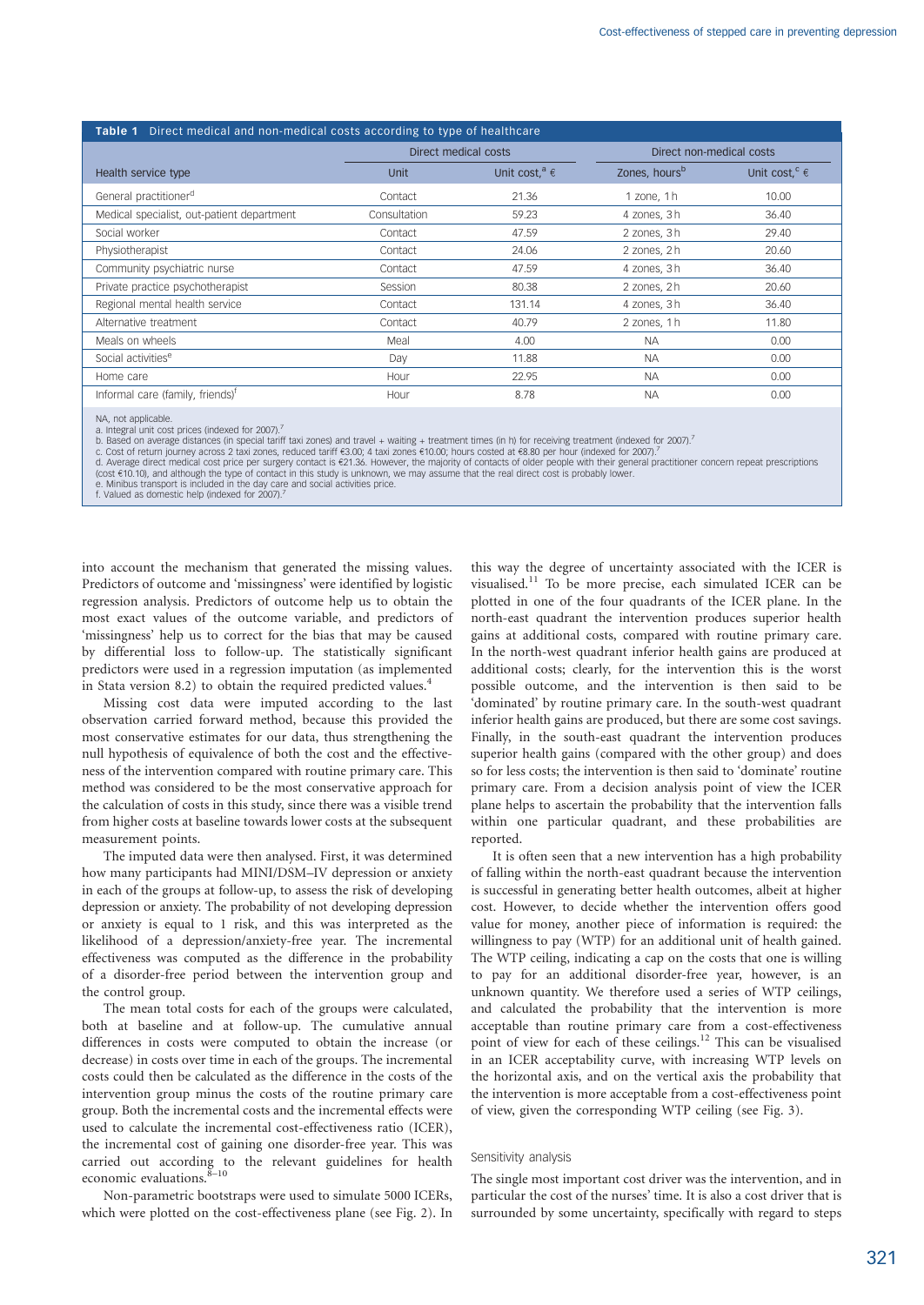2 and 3 of the programme: for instance, the optimal and most cost-effective number of sessions for bibliotherapy and problemsolving treatment in later life is not yet known. To ascertain the robustness of our findings, all the analyses were repeated for six different cost scenarios: in one scenario the nursing cost was decreased by 20%, and in the other five this cost was repeatedly increased by 20%.

# Results

Most of the participants were women (74%), and had a mean age of 81.4 years  $(s.d. = 3.7)$  (Table 2). Approximately 30% of the participants were married or living with a partner, and 73% had a level of education that was lower than or equivalent to secondary education. Half the participants had more than two chronic illnesses (such as ischaemic heart disease and arthritis). At baseline the mean CES–D score was  $21.6$  (s.d. =  $5.1$ ).

# Incremental costs

The mean total costs at baseline were  $\epsilon$ 601 (s.d. = 559) in the intervention group and  $618$  (s.d. = 531) in the usual care group, indicating that randomisation produced evenly distributed costs across the conditions at baseline. The mean total costs were direct medical costs, the costs of treatment offered by a broad range of both formal and informal caregivers, plus direct non-medical costs incurred by the participants when they travelled to the caregivers. Table 3 presents the per capita costs accumulated over 1 year in each of the groups.

The intervention costs per participant were  $\epsilon$ 26.00 for step 1, €259.25 for step 2, €638.24 for step 3 and €59.36 for step 4. However, the aim of the stepped care programme was to provide more intensive and more expensive interventions only if the less intensive interventions were ineffective. All 86 (100%) participants attended step 1; 79 (92%) attended step 2; 38 (44%) attended step 3; and 25 (29%) participants attended step 4. On average the intervention costs amounted to  $\epsilon$ 563.42 (£412.42). The total incremental costs are calculated as the difference between the two groups,  $(\text{\textsterling}2985 - \text{\textsterling}2453) = \text{\textsterling}532$ , indicating that the intervention was more costly than routine primary care.

# Incremental effectiveness

The intervention halved the 12-month incidence of depressive and anxiety disorders (relative risk 0.49, 95% CI 0.24–0.98). In the intervention group, 76 of the 86 participants did not develop a MINI/DSM–IV major depression or anxiety disorder during the 12-month period. The probability of a depression/anxiety-free year was therefore  $76/86 = 0.88$ . In the routine primary care group the probability of not developing depression or anxiety was

| <b>Table 2</b> Participant characteristics                 |                                     |                                   |                      |  |  |
|------------------------------------------------------------|-------------------------------------|-----------------------------------|----------------------|--|--|
|                                                            | Experimental<br>group<br>$(n = 86)$ | Usual care<br>group<br>$(n = 84)$ | Total<br>$(n = 170)$ |  |  |
| Female gender, n (%)                                       | 60 (70)                             | 65 (77)                           | 125 (74)             |  |  |
| Age, years: mean (s.d.)                                    | 81.8(3.8)                           | 81.1(3.5)                         | 81.4 (3.7)           |  |  |
| Married or living with partner, n (%)                      | 26 (30)                             | 24 (29)                           | 50 (29)              |  |  |
| Education beyond high school, n (%)                        | 24 (28)                             | 22 (26)                           | 46 (27)              |  |  |
| Rural residence                                            |                                     |                                   |                      |  |  |
| $(< 10000$ inhabitants), n $(\%)$                          | 36 (42)                             | 39 (46)                           | 75 (44)              |  |  |
| Chronic diseases $(>2)$ , n $(%)$                          | 36 (42)                             | 45 (54)                           | 81 (48)              |  |  |
| CES-D score, mean (s.d.)                                   | 21.2(5.0)                           | 22.1(5.2)                         | 21.6(5.1)            |  |  |
| CES-D, Center for Epidemiologic Studies - Depression scale |                                     |                                   |                      |  |  |

 $64/84 = 0.76$ . The incremental effectiveness was calculated as the difference between the probabilities of a beneficial outcome in each of the groups, i.e.  $0.88 - 0.76 = 0.12$  (95% CI 0.01–0.24), and was statistically significant at  $P = 0.037$ . The incremental effectiveness was the clinical parameter of interest in the remainder of this study. Its inverse – the number needed to treat – was  $1/0.12 = 8.3$ , indicating that an extra disorder-free year was gained in one out of every eight participants in the experimental group.

# Incremental cost-effectiveness

The incremental cost-effectiveness ratio was calculated as ICER =  $(Costs_{exp}-Costs_{ctr})/(Effects_{exp}-Effects_{ctr})$ , where Costs is the average annual per capita cost and Effects is the percentage of participants who did not develop depression or anxiety in the two groups (subscripted exp and ctr respectively). In this study, in which the incremental costs were  $\epsilon$ 532 and the incremental effects were 0.12, the mean ICER was estimated at  $6532/$  $0.12 = \text{\textsterling}4367$  for a depression/ anxiety-free year. Using the 5000 bootstrap estimates, the median ICER could also be estimated as  $\text{\textsterling}4297$  (95% CI  $-899$  to 27 077).

In the incremental cost-effectiveness plane (Fig. 2) each dot indicates one simulated ICER. Of these, 96% fell in the north-east quadrant, indicating a probability of 96% that by applying the intervention a health gain is produced, but at additional costs. In addition, 1% of the ICERs fell in the north-west quadrant (dominated) and another 3% in the south-east quadrant (dominates).

# **Acceptability**

The incremental cost-effectiveness acceptability curve suggests that when the willingness to pay for a depression/anxiety-free year is  $\epsilon$ 5000,  $\epsilon$ 10 000 or  $\epsilon$ 20 000, then this preventive programme would have a probability of being regarded as more cost-effective than routine primary care by 57%, 86% and 94% respectively (Fig. 3).

# Sensitivity analysis

The intervention costs mainly consist of the costs of the nurses and their travelling expenses for visits to their clients. Jointly, these

| Annual per capita costs according to study group<br>Table 3 |                                                       |                                                      |                                       |  |  |  |
|-------------------------------------------------------------|-------------------------------------------------------|------------------------------------------------------|---------------------------------------|--|--|--|
|                                                             | Costs, $\epsilon^a$                                   |                                                      |                                       |  |  |  |
|                                                             | Experimental<br>group(E)<br>$(n = 86)$<br>Mean (s.d.) | Usual care<br>group (C)<br>$(n = 84)$<br>Mean (s.d.) | <b>Difference</b><br>$E - C$ (95% CI) |  |  |  |
| Intervention                                                | 563 (361)                                             |                                                      | 563 (486 to 641)                      |  |  |  |
| General practitioner                                        | 131 (118)                                             | 101 (86)                                             | 29 (-2 to 60)                         |  |  |  |
| Medicationb                                                 | 25 (58)                                               | 20 (48)                                              | $5(-12 \text{ to } 21)$               |  |  |  |
| Psychological support <sup>c</sup>                          | 89 (294)                                              | 76 (229)                                             | 13 (-67 to 93)                        |  |  |  |
| Home care                                                   | 1367 (1263)                                           | 1497 (1415)                                          | $-130$ ( $-536$ to 276)               |  |  |  |
| Meals on wheels                                             | 63 (198)                                              | 66 (192)                                             | $-3$ ( $-62$ to 56)                   |  |  |  |
| Social activities                                           | 2(14)                                                 | 31 (158)                                             | $-29$ ( $-63$ to 6)                   |  |  |  |
| Other medical <sup>d</sup>                                  | 257 (314)                                             | 245 (303)                                            | 12 (-82 to 105)                       |  |  |  |
| Informal care                                               | 208 (394)                                             | 171 (280)                                            | 37 (-67 to 140)                       |  |  |  |
| Direct medical costs                                        | 2141 (1566)                                           | 2208 (1689)                                          | $-67$ ( $-551$ to 418)                |  |  |  |
| Direct non-medical costs                                    | 280 (303)                                             | 245 (251)                                            | 35 (-49 to 119)                       |  |  |  |
| Total cost                                                  | 2985 (1711)                                           | 2453 (1828)                                          | 532 (-4 to 1068)                      |  |  |  |
| o Coota at 2007 prioac                                      |                                                       |                                                      |                                       |  |  |  |

a. Costs at 2007 prices. b. Antidepressants, anxiolytics and hypnotics. c. Contacts with community psychiatric nurse, psychologist or social worker,

not part of the intervention. d. Medical specialist out-patient consultation, physiotherapist, alternative treatments.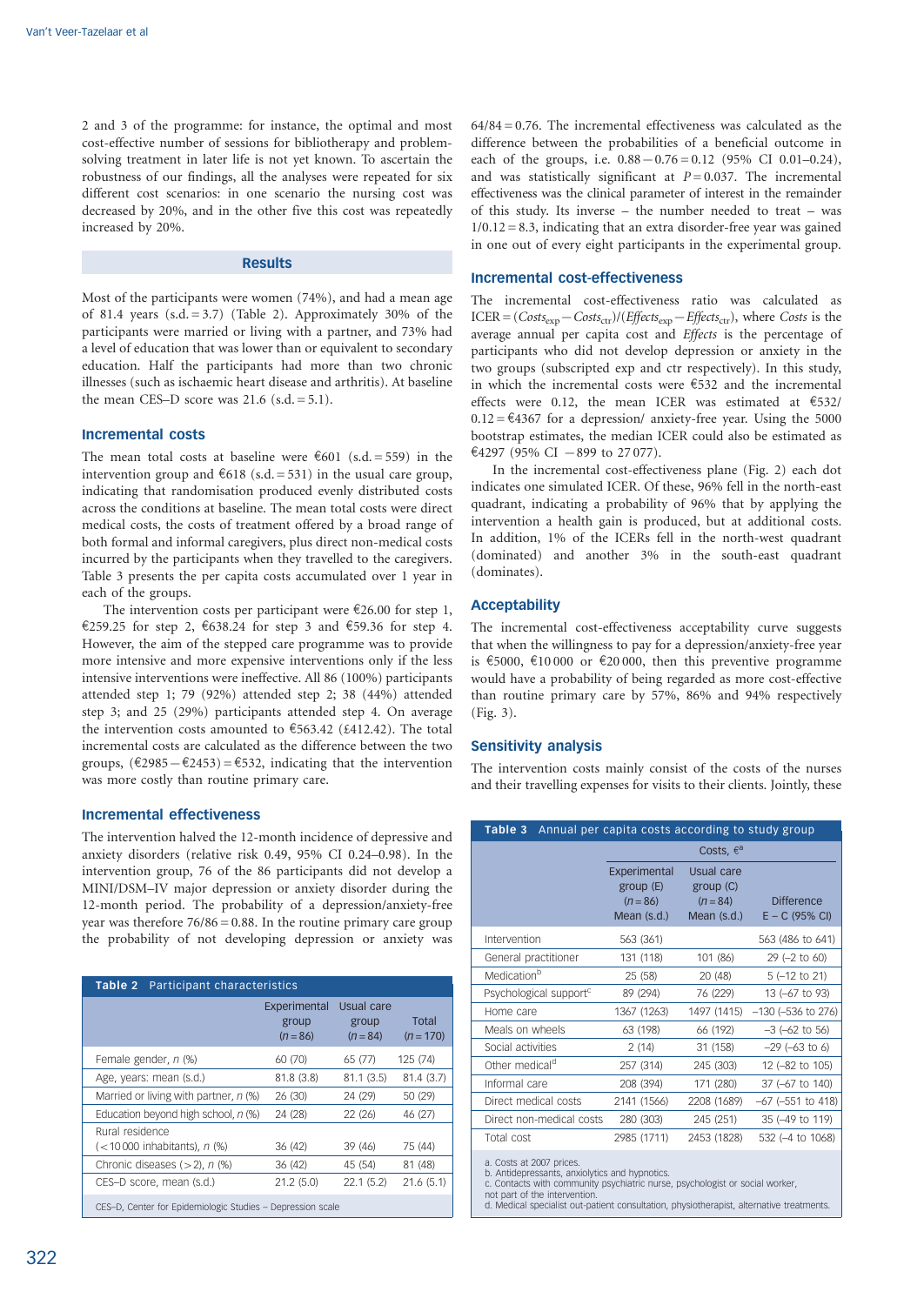

expenses therefore constitute the most important cost driver. However, there is uncertainty surrounding these values. We therefore conducted sensitivity analyses based first on the estimated nurses' costs minus 20%, and then plus 20%, 40%, 60%, 80% and even 100% to verify the robustness of the results. In the first scenario the median ICER was  $\epsilon$ 4297 per disorder-free year gained. The median ICER increased to  $\epsilon$ 7499 if the nurses' costs increased by 100%, an ICER which has a 90% probability of falling below the willingness to pay ceiling of  $\text{\textsterling}20\,000$ . The outcomes of the sensitivity analyses are presented in Table 4. The decrease and increases in ICERs do not affect the overall conclusion in any fundamental way. This indicates that the intervention still produces better health at additional costs, compared with routine primary care.

# **Discussion**

The intervention was successful in reducing the risk of disorder onset by 50% compared with routine primary care, at an incremental cost of e532. A depression/anxiety-free year was achieved on average for  $\epsilon$ 4367 (median  $\epsilon$ 4297). The probability that the intervention is considered to be more acceptable than routine primary care depends on the willingness to pay for a disorder-free year: at  $\epsilon$ 5000,  $\epsilon$ 10 000 and  $\epsilon$ 20 000 this likelihood is 57%, 85% and 95% respectively – suggesting that at WTP ceilings of  $\epsilon$ 5000 and above the intervention must be regarded as good value for money – but this conclusion is somewhat sensitive to the valuation of the nurses' time.

The incremental costs of the stepped care programme compared with routine primary care in our study appear to be higher than those reported by Willemse et al and Smit et al.<sup>13,14</sup> Bibliotherapy could generate a depression-free year while producing cost savings compared with routine primary care at  $E289$  (£212). The incremental costs of the stepped care programme compare favourably with those reported by Simon et al, who compared the incremental cost-effectiveness of stepped collaborative care with usual care for patients with persistent depressive symptoms.<sup>15</sup> The collaborative care included systematic patient education, an initial visit to a consulting psychiatrist,

| Incremental cost-effectiveness for standard stepped care, and six adjusted versions of stepped care<br>Table 4                 |              |                               |        |        |        |        |         |
|--------------------------------------------------------------------------------------------------------------------------------|--------------|-------------------------------|--------|--------|--------|--------|---------|
|                                                                                                                                | Standard     | Adjusted cost of nursing care |        |        |        |        |         |
|                                                                                                                                | stepped care | $-20%$                        | $+20%$ | $+40%$ | $+60%$ | $+80%$ | $+100%$ |
| Cost, $\epsilon^a$                                                                                                             | 532          | 449                           | 615    | 697    | 780    | 863    | 945     |
| Effect                                                                                                                         | 0.12         | 0.12                          | 0.12   | 0.12   | 0.12   | 0.12   | 0.12    |
| ICER, $\varepsilon$ : median <sup>b</sup>                                                                                      | 4297         | 3491                          | 4819   | 5610   | 6215   | 6896   | 7499    |
| Distribution on the cost-effectiveness plane                                                                                   |              |                               |        |        |        |        |         |
| First quadrant (north-east)                                                                                                    | 0.96         | 0.93                          | 0.97   | 0.98   | 0.98   | 0.98   | 0.98    |
| Second quadrant (inferior: north-west)                                                                                         | 0.01         | 0.02                          | 0.02   | 0.01   | 0.02   | 0.02   | 0.02    |
| Third quadrant (south-west)                                                                                                    | 0.00         | 0.00                          | 0.00   | 0.00   | 0.00   | 0.00   | 0.00    |
| Fourth quadrant (dominant: south-west)                                                                                         | 0.03         | 0.05                          | 0.01   | 0.01   | 0.00   | 0.00   | 0.00    |
| WTP ceiling, %                                                                                                                 |              |                               |        |        |        |        |         |
| €5000                                                                                                                          | 57           | 66                            | 51     | 41     | 33     | 28     | 21      |
| €10000                                                                                                                         | 86           | 88                            | 82     | 79     | 75     | 71     | 67      |
| €20 000                                                                                                                        | 95           | 95                            | 94     | 93     | 92     | 90     | 90      |
| ICER, incremental cost-effectiveness ratio; WTP, willingness to pay.<br>a Cost ner denression/anviety-free year at 2007 prices |              |                               |        |        |        |        |         |

a. Cost per depression/anxiety-free year at 2007 prices. b. Median is 50th percentile of 5000 bootstrap replications of the ICER.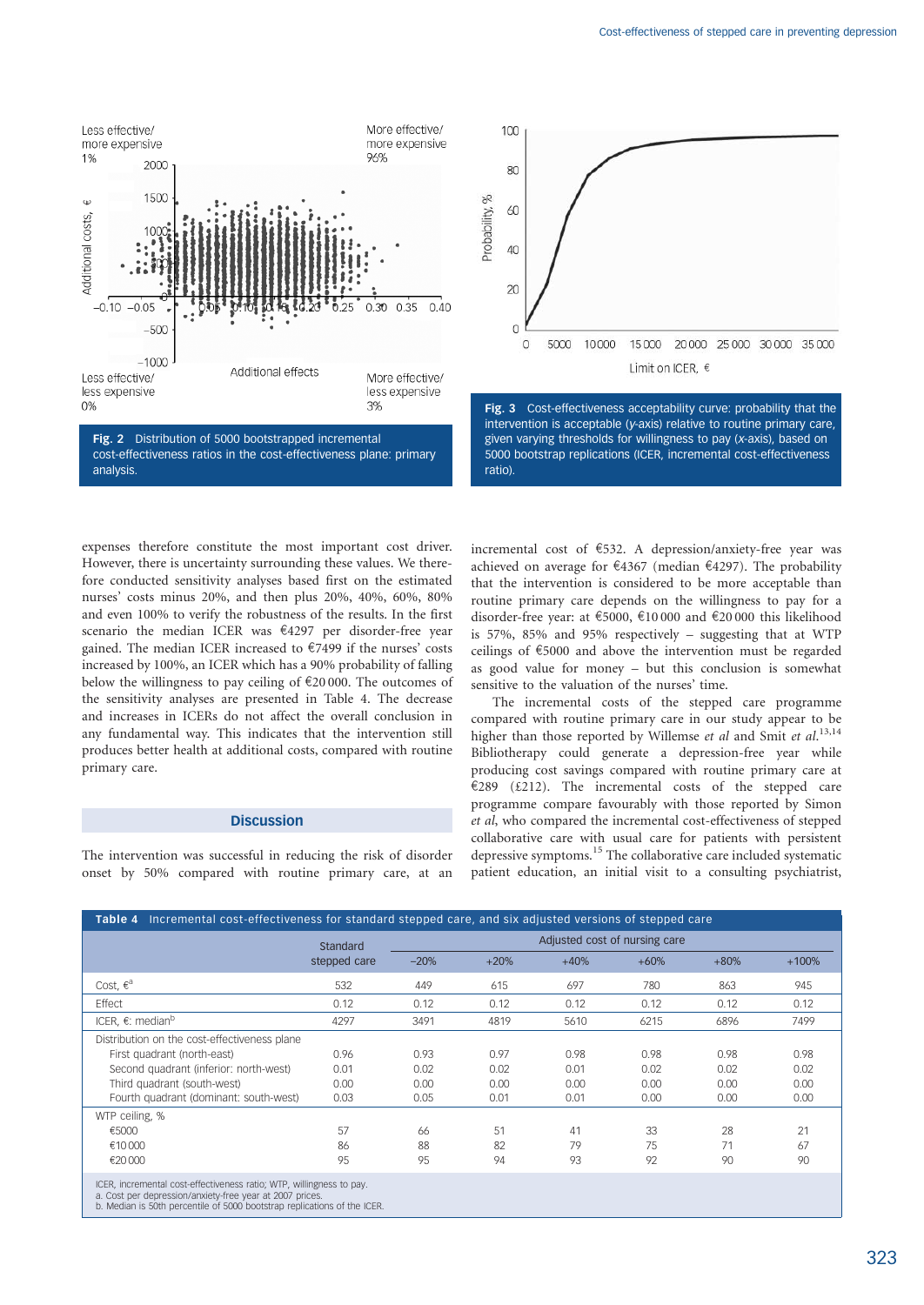2–4 months of shared care provided by a psychiatrist and a primary care physician, and the monitoring of follow-up visits and adherence to medication regimen. The incremental cost-effectiveness was US\$7826 per depression-free year (€6908 or £5057). They concluded that these findings are consistent with those of other randomised trials. Improving the outcomes of treatment for depression in primary care requires the investment of additional resources, but the return on this investment is comparable to that of many other widely accepted medical interventions.<sup>15</sup>

# Cost-effectiveness of the stepped care programme

Although the stepped care programme appears to be cost-effective, the two active interventions of the programme (steps 2 and 3) may be relatively costly when compared with one-step self-help interventions. Nevertheless, using a stepped care programme can be more cost-effective overall when less costly interventions are offered first. A smaller percentage of the total group of participants would then move on to the more intensive and costly interventions. Precisely this phenomenon was observed in these data and contributed to keeping the cumulative per-patient costs of the stepped care intervention as low as  $€532$ . However, the steps themselves and perhaps a different order of steps deserve closer scrutiny. It is consistently reported that subclinical manifestations are amenable particularly to preventive cognitive–behavioural therapy and problem-solving treatment, as evidenced by a metaanalysis of randomised prevention trials.<sup>16</sup> Both treatment types help patients to acknowledge their symptoms and encourage them to switch to more active self-management strategies. This makes both treatments promising candidates for prevention and was the reason we chose them. Furthermore, many (older) participants seem to prefer psychotherapy to medication,<sup>17</sup> which was also a reason for the structure of the stepped care programme in this study. However, since the major cost of the stepped care programme was the nursing time spent in delivering problemsolving treatment in step 3, a cost-saving solution might be to exchange steps 3 and 4, in this way first accommodating the relative cheapness of a general practitioner prescribing off-patent antidepressants, followed in the next and last step by the dedicated but costly nurse delivering a psychological intervention. It might be worthwhile to study the effects, the costs and the consequences both for the participants and for their general practitioners of such an exchange of steps. We do not know, for instance, to what extent participants in a prevention study would accept preventive drug treatment with antidepressants. In The Netherlands antidepressant medication is often prescribed, but not for preventive purposes, and adherence rates are typically low. Two other (possible) cost-saving approaches might be that participants could choose their own preferred order of steps, or to drop the expensive problem-solving treatment step altogether. However, apart from the costs of the intervention, the effects have an equally important impact on the cost–effect ratio. The effects are known to be dependent on the degree of the patients' acceptance of and adherence to the intervention. Furthermore, the stepped care programme in this study was analysed as a whole, $4$  and the effectiveness of the separate parts of the programme are not known.

#### Strengths and limitations

A limitation of this study concerns the fact that attrition might have compromised the representativeness of the sample (24 people withdrew from the intervention group  $\nu$ . 8 from the routine primary care group). Unwillingness was the reason for 16 of the

24 withdrawals. Three elderly people in our sample withdrew after they had initially given their consent. A further ten people left the study between 1 month and 6 months, and after 6 months another three had done so. The data may point towards self-selection of participation in treatment, or the self-help and problem-solving treatment interventions may have been perceived by the participants as too strenuous relative to the symptom levels, resulting in a lack of perceived need for these interventions. Another limitation may be that reducing or (repeatedly) raising the nursing care cost by 20% was a somewhat arbitrary choice. It does, however, demonstrate that the results may generalise to other healthcare settings in which salary costs might differ.

The strengths of this study were its randomised design, the real-life integrated preventive care we offered and the 12 months of follow-up. Elsewhere we had already provided evidence that the prevention of late-life depression and anxiety is effective, and, to our knowledge, this is one of the first studies to provide that kind of evidence. Moreover, we were also able to generate some evidence that these favourable results were achieved in a cost-effective way.

Petronella van't Veer-Tazelaar, MA, Department of General Practice, and EMGO Institute for Health and Care Research (EMGO+), Vrije Universiteit (VU) Medical Centre, Amsterdam; Filip Smit, PhD, Trimbos Institute (Netherlands Institute of Mental Health and Addiction), Utrecht, and Department of Epidemiology and Biostatistics and EMGO+, VU Medical Centre, Amsterdam; Hein van Hout, PhD, Department of General Practice and EMGO+; Patricia van Oppen, PhD, Department of Psychiatry and EMGO+; Henriette van der Horst, MD, PhD, Department of General Practice and EMGO+; Aartjan Beekman, MD, PhD, Department of Psychiatry and EMGO+; Harm van Marwijk, MD, PhD, Department of General Practice and EMGO+, VU Medical Centre, Amsterdam, The Netherlands.

Correspondence: Petronella J. van't Veer-Tazelaar, Department of General Practice, Institute for Research in Extramural Medicine, VU Medical Centre, Van der Boechorststraat 7, 1081 BT Amsterdam, The Netherlands. Email: pj.vantveer@vumc.nl

First received 29 Jun 2009, final revision 6 Nov 2009, accepted 21 Dec 2009

## Funding

This work was financially supported by grant 2620.0003 from The Netherlands Health Research Council.

#### References

- 1 De Beurs E, Beekman AT, van Balkom AJ, Deeg DJ, van Dyck R, van Tilburg W. Consequences of anxiety in older persons: its effect on disability, well-being and use of health services. Psychol Med 1999; 29: 583–93.
- 2 Beekman AT, Penninx BW, Deeg DJ, de Beurs E, Geerling SW, van Tilburg W. The impact of depression on the well-being, disability and use of services in older adults: a longitudinal perspective. Acta Psychiatr Scand 2002; 105: 20–7.
- 3 Smit F, Cuijpers P, Oostenbrink J, Batelaan N, de Graaf R, Beekman A. Costs of nine common mental disorders: implications for curative and preventive psychiatry. J Ment Health Policy Econ 2006; 9: 193–200.
- 4 Veer-Tazelaar PJ, van Marwijk HW, van Oppen P, van Hout HP, van der Horst HE, Cuijpers P, et al. Stepped-care prevention of anxiety and depression in late life: a randomized controlled trial. Arch Gen Psychiatry 2009; 66: 297–304.
- 5 Mrazek PJ, Haggerty RJ (eds). Reducing Risks for Mental Disorders. National Academy Press, 1994.
- 6 Hakkaart-van Roijen L, Van Straten A, Donker M, Tiemens B. Trimbos/iMTA Questionnaire for Costs Associated with Psychiatric Illness (TiC–P). Erasmus University, 2002.
- 7 Oostenbrink JB, Bouwmans CAM, Koopmanschap MA, Rutten FFH. Guideline for Economic Evaluations in Healthcare. Institute for Medical Technology Assessment, 2004.
- 8 Langley PC. The November 1995 revised Australian guidelines for the economic evaluation of pharmaceuticals. Pharmacoeconomics 1996: 9: 341–52.